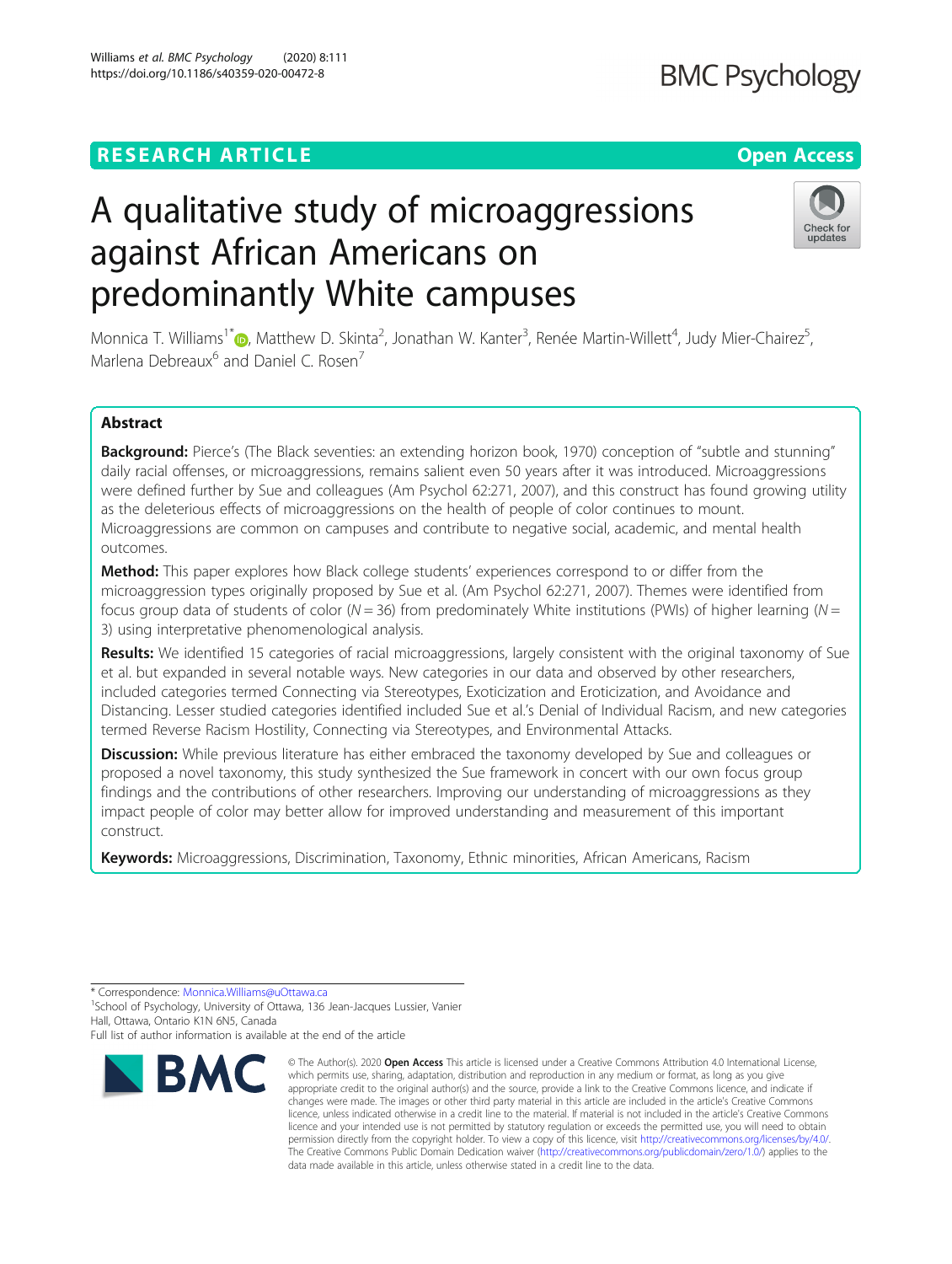#### Background

Almost 50 years ago, Pierce [\[33](#page-11-0)] sought to unpack the mechanism of "subtle and stunning" daily racial offenses, known as microaggressions. Pierce's seminal description of the construct of microaggressions laid the groundwork for a re-framing by Sue et al. [[41\]](#page-11-0), who defined racial microaggressions as subtle, daily, and unintentional racial slights committed against people of color because they are members of a racialized group. Sue et al. [[41](#page-11-0)] proposed nine categories of racial microaggressions, described as (a) assumptions that a person of color is not a true American; (b) assumptions of lesser intelligence; (c) statements that convey colorblindness or denial of the importance of race; (d) assumptions of criminality or dangerousness; (e) denials of individual racism; (f) promotion of the myth of meritocracy; (g) assumptions that one's cultural background and communication styles are pathological; (h) being treated as a second-class citizen; and (i) having to endure environmental messages of being unwelcome or devalued. Since Sue and colleagues' taxonomy was proposed, numerous researchers have examined these categorizations, finding generally similar but not identical groupings based on qualitative and factor analytic studies (e.g., [[28,](#page-11-0) [44\]](#page-11-0)).

There has been a surge of qualitative, quantitative, and theoretical work (reviewed by [\[53](#page-12-0)]) expanding our understanding of the nature, experience and consequences of microaggressions since Sue and colleagues proposed their taxonomy of microaggressions in 2007 [[41\]](#page-11-0). Microaggressions towards targeted racial or ethnic groups are persistent and occur frequently in academic settings [[40\]](#page-11-0). They are increasingly recognized to compound with the intersections of gender, sexual orientation, and other stigmatized identities (e.g., [[2](#page-11-0), [22,](#page-11-0) [46\]](#page-11-0)), and these additional identities have been incorporated into Sue et al's. original taxonomy [\[42](#page-11-0)]. As of this writing, multiple overlapping yet distinct taxonomies have been proposed, including several with empirical support (e.g., [[18,](#page-11-0) [24,](#page-11-0) [28,](#page-11-0) [44\]](#page-11-0)). In this paper, we examine the experience of racial microaggressions among African American college students and provide a qualitative description of the resulting taxonomy using focus group data, comparing our findings to Sue and colleagues [[41](#page-11-0)] original work and the expanded set of themes in Sue and Spanierman [\[42\]](#page-11-0).

#### Nature and maintenance of microaggressions

Although there has been some debate about the nature of microaggressions and how they should be defined, we contend that microaggressions are actual things that can be identified and measured, and not simply the subjective experience of the target (i.e., [\[47\]](#page-12-0)), although this not universally agreed upon by scholars. Due to the subtle nature of microaggressions, they are sometimes minimized as simple cultural missteps or racial faux pas [[47\]](#page-12-0). Microaggressions are not, however, innocuous gaffes but are a form of oppression that reinforces existing power differentials between groups, whether or not this was the conscious intention of the offender [\[35](#page-11-0), [47](#page-12-0)]. This reinforcement of a power differential contributes to the maintenance of microaggressions because it favors the in-group and, in an effort to retain the extant power structure, outgroup members are punished socially when they challenge microaggressions. Essed [[11](#page-11-0)] has written extensively about "everyday racism," as a tripartite framework whereby racist practices involve the marginalization of those identified as racially or ethnically different; the problematization of those cultures and identities; and repression of (potential) resistance against racism through humiliation or aggression. Simply put, racial microaggressions are a subtle and common form of racism that maintains White supremacy.

#### Harms of microaggressions

The cumulative "day-to-day stress" caused by microaggressions [[33](#page-11-0)] has been reliably associated with negative physical and emotional health outcomes for decades. Multiple studies indicate significant associations between experiencing microaggressions and higher levels of depression [\[18,](#page-11-0) [30](#page-11-0)] anxiety [[51](#page-12-0)], posttraumatic stress disorder symptoms [[52\]](#page-12-0), impaired psychological wellbeing [[1,](#page-11-0) [16](#page-11-0)], and decreased self-esteem [[9,](#page-11-0) [31\]](#page-11-0). Studies also have demonstrated a relationship between discriminatory stress and physical ailments, including hypertension [\[8](#page-11-0)], hypothalamic-pituitary-adrenal (HPA) axis dysfunction [[19\]](#page-11-0), higher body mass index [[21\]](#page-11-0), and coronary heart disease [\[36](#page-11-0)].

Microaggressions are damaging to young people and adults alike, and the context of students of color in academic settings is particularly salient. School campuses in the United States have long been recognized as sites that magnify racial tensions present in the broader society [\[17](#page-11-0)], and young people may be exposed to racially-focused situations and conversations more frequently at school than at home [[43\]](#page-11-0). Studies of college students have demonstrated a significant relationship between racial discrimination and increased substance use  $[4, 34]$  $[4, 34]$  $[4, 34]$  $[4, 34]$  $[4, 34]$ , delinquency  $[6]$  $[6]$  $[6]$ , decreased academic outcomes [\[20\]](#page-11-0) and self-esteem [[54](#page-12-0)]. Depression symptoms have been found to mediate a relationship between racial microaggressions and suicidality in students [\[32\]](#page-11-0), raising grave concerns about the consequences of daily microaggression-related stress on young people.

#### Focus of this study

Given the many harm of microaggressions [[48\]](#page-12-0), it is critical that we understand the experience of the targets of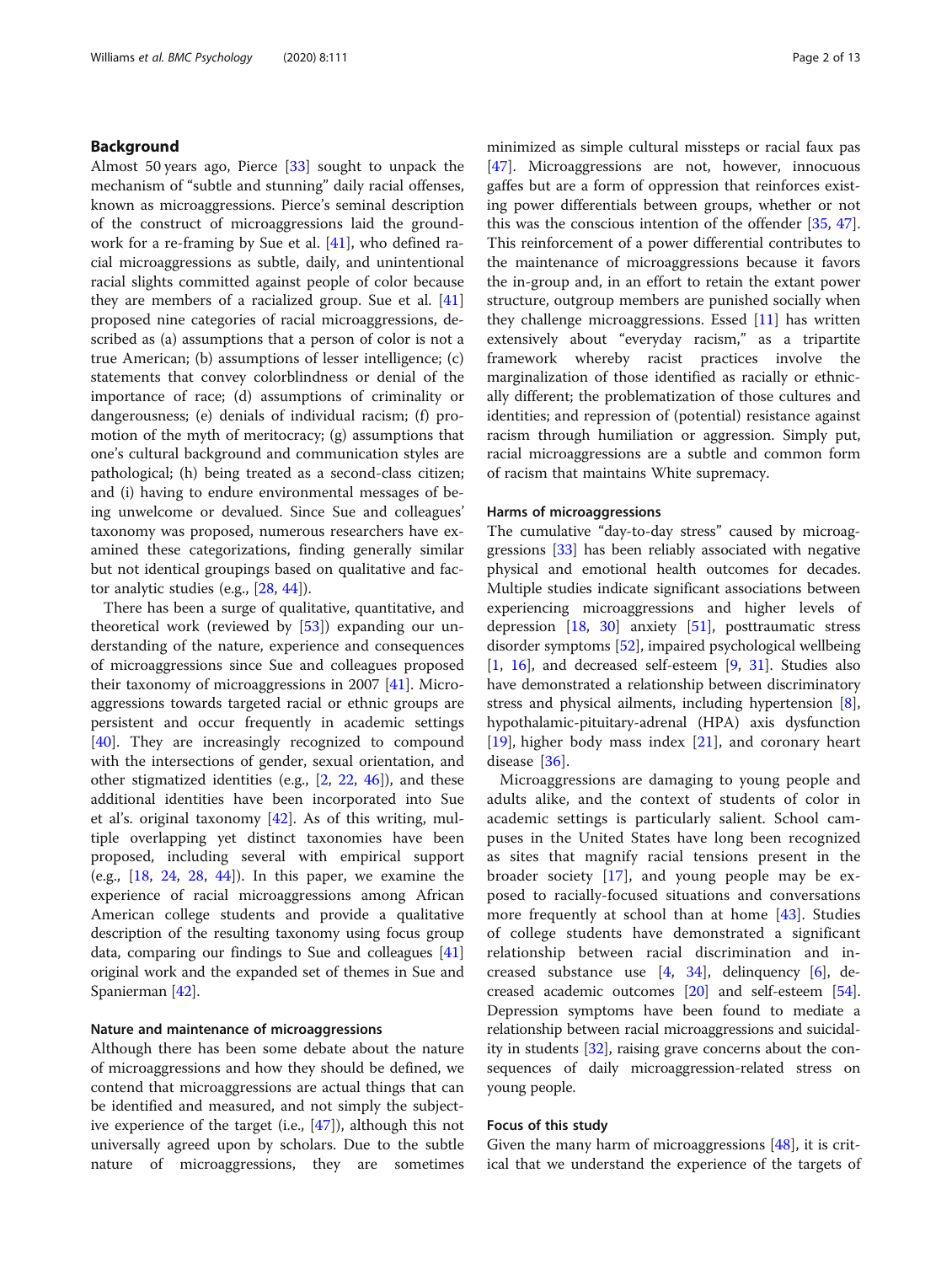microaggressive actions. As the field moves towards the development of effective tools for the reduction of racial microaggressions, our taxonomies must be based increasingly on empirical findings for greatest utility in identifying both their occurrence and the harms that occur as a result. This paper seeks to elucidate the experience of racial microaggressions experienced by Black students at predominately White institutions of higher learning (PWIs) with a focus group design utilizing qualitative data and compare findings to Sue and colleagues' taxonomies of racial microaggressions. The question being explored was how current Black college students' experiences might correspond to or differ from these original and revised types.

### Method

#### Recruitment

Study participants were recruited from one private and two public PWIs located in the Southern/Midwestern and Pacific Northwest United States. Participants were recruited using a combination of posted fliers, the undergraduate psychology recruiting pool, and word of mouth. Interested parties were directed toward an online screening tool, which included a demographic questionnaire. The lead research assistant contacted eligible participants to schedule a time for focus group participation. Study eligibility criteria were selfidentification as Black, African American, Biracial (with Black), or Continental African.

The Institutional Review Boards' (IRB) Social and Behavioral Sciences Committees for the various institutions approved the research, and all respondents were consented according to the rules and regulations of their respective IRBs. The informed consent procedure included a preamble consent provided online for the initial collection of demographic and self-report data, and a written form that was reviewed with researchers and signed right before the focus groups commenced.

#### Analytical approach

The research team selected an interpretative phenomenological analysis (IPA) approach to codify the data [[10\]](#page-11-0). This method of analysis is well suited to small homogeneous samples and the use of a semi-structured interview format. IPA utilizes "prompts and funneling" to identify and connect themes among individual perspectives on how study participants make sense of their social and personal worlds [\[37](#page-11-0)]. Data from each of the focus groups were audio recorded and transcribed verbatim by the research team. After the initial transcription, each transcription was checked by a second trained research assistant.

#### Focus groups

The research team consisted of a diverse group of clinical psychologists, graduate assistants, and research assistants. Each of the focus groups was conducted by either one of the principal investigators or an advanced level graduate or research assistant. In every case, at least one of the facilitators was an African American faculty member.

Background information about the definition and types of microaggressions were provided during each focus group, with some examples from Sue et al.'s [[41\]](#page-11-0) paper. Focus group questions centered on the participants' experience with racial microaggressions, with six initial prompts and a variety of suggested subprompts that might be used to clarify discussion following each prompt, though facilitators were encouraged to also explore topics that organically arose in the room. The primary prompts used in each group were:

- What examples of microaggressions have occurred in your life?
- What examples of microaggressions have you witnessed or heard about in friends, family or others in your life?
- Are there certain situations where you are more likely to experience a microaggression?
- What do you do?
- How do you cope?

#### Participants

The final sample consisted of 36 undergraduate and graduate students from 219 students who completed the online screening survey. A total of six focus groups were conducted across three campuses, with group sizes from 2 to 11 participants. The mean age was  $23.0$  (SD = 6.64) with 84.4% of the participants identifying as African American, 3.1% of the participants were Latino/a, and 68.8% were female.

#### Data analysis

Initial coding was completed exclusively by two pairs of graduate and undergraduate students at the institutions where the focus groups occurred. The initial coding results were reviewed and discussed by the coders as well as the faculty research team, which included an expert on racial microaggressions (MTW), as well as one with IPA experience who had trained the team (MDS). During these discussions, themes would be explored for convergence, and sent back to the coders to determine if consensus might be reached that the codes appeared to capture the meaning that each team intended. Finally, the identified themes were compared to the theoretical groupings of microaggressions from Sue et al.'s [\[41](#page-11-0)] taxonomy and reviewed a final time by the authors to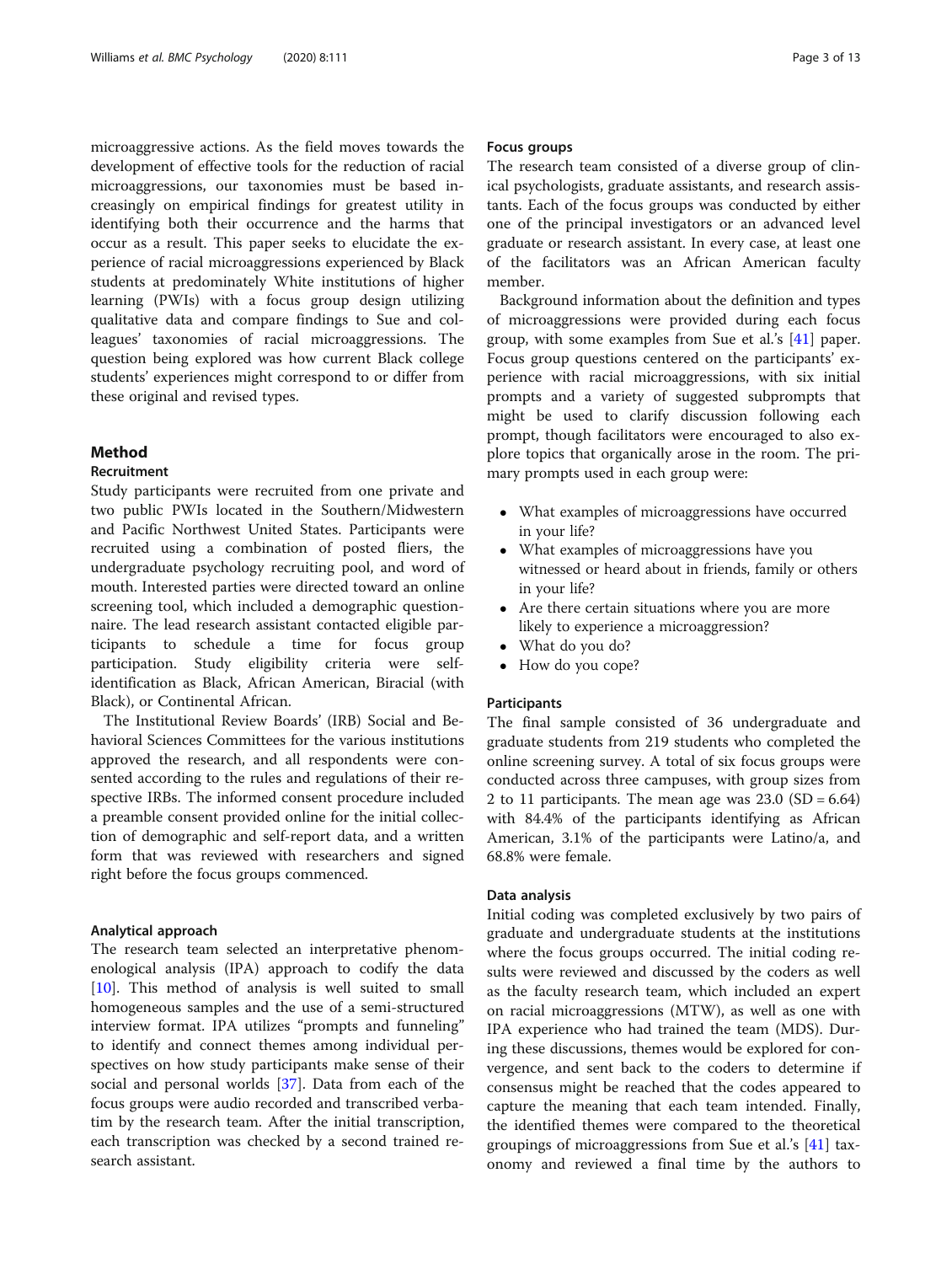further verify agreement across the study team on the categorization of the data. This allowed for the consideration of whether terms that already existed in the literature might serve as better labels that would bridge these results to existing literature, as well as to avoid unclearly renaming a well-described phenomenon.

#### Results

The following section details the 15 resultant categories from our IPA analysis, which are also summarized in Table 1.

#### Not a true citizen

This type of microaggression, first described by Sue et al. [[41](#page-11-0)] as "Alien in Own Land," is based on assumptions that the target is not a "true American," reinforcing notions that non-Whites are probably immigrants. Communicating exclusion, illegitimacy, and lack of belonging that can make people of color feel like outsiders. This type of microaggression has often been described in relation to the experiences of Asian and Latino/a Americans, but African American focus group participants reported

experiencing it as well. Some exemplars of this theme are as follows:

My head is shaved, actually. I hear a lot of things. It's really annoying about… a lot of people, especially from my friends. They think that I shaved my head for like, "Oh, do shave your head for a religious thing? Or like an African ritual or something?" Because they see, like you know, like the pictures and stuff in the media. And they automatically assume that like, and I hear it a lot too… "Oh, where are you from? Are you from like Africa?" – Female respondent

Just a few months ago, someone who works in the office of admissions was with students from Tanzania and she asked me where I was from. I said Cadence, Kentucky, and she said "No, before that, where are you from?" And I said, "Kentucky. I was born here. And she said, 'No seriously your name is [redacted] so you have to be from outside of America. But we were in the presence of Tanzanian students who

Table 1 Categories of microaggressions

|                | <b>Category Name</b>                                             | <b>Description</b>                                                                                                                                                                                                |
|----------------|------------------------------------------------------------------|-------------------------------------------------------------------------------------------------------------------------------------------------------------------------------------------------------------------|
|                | Not a True Citizen                                               | When a question, statement, or behavior indicates that a person of color is not a real citizen or a<br>meaningful part of our society because they are not White.                                                 |
| 2              | Racial Categorization & Sameness                                 | When a person is compelled to disclose their racial group to enable others to attach pathological racial<br>stereotypes to the person; includes the assumption that all people from a particular group are alike. |
| 3              | Assumptions About Intelligence,<br>Competence, or Status         | When behavior or statements are based on assumptions about a person's intelligence, competence,<br>education, income, social status derived from racial stereotypes.                                              |
| $\overline{4}$ | False Colorblindness / Invalidating<br>Racial or Ethnic Identity | Expressing that individual's racial or ethnic identity should not be acknowledged, which can be<br>invalidating for people who are proud of their identity or who have suffered because of it.                    |
| 5              | Criminality or Dangerousness                                     | Demonstrating belief in stereotypes that people of color are dangerous, untrustworthy, likely to<br>commit crimes or cause bodily harm.                                                                           |
| 6              | Denial of Individual Racism                                      | When a person tries to make a case that they are not biased, often by talking about anti-racist things<br>they have done to deflect perceived scrutiny of their own behaviors.                                    |
| 7              | Myth of Meritocracy / Race is Irrelevant<br>for Success          | When someone makes statements about success being rooted in personal efforts and denial of<br>existence of racism or White privilege.                                                                             |
| 8              | Reverse Racism Hostility                                         | Expressions of jealousy or hostility surrounding the notion that people of color get unfair advantages<br>and benefits due to their race.                                                                         |
| 9              | Pathologizing Minority Culture or<br>Appearance                  | When people criticize others based on perceived or real cultural differences in appearance, traditions,<br>behaviors, or preferences.                                                                             |
|                | 10 Second Class Citizen / Ignored &<br>Invisible                 | When people of color are treated with less respect, consideration, or care than is normally expected or<br>customary. This may include being ignored or being unseen/invisible.                                   |
|                | 11 Connecting via Stereotypes                                    | When a person tries to communicate or connect with a person through use of stereotyped speech or<br>behavior, to be accepted or understood. Can include racist jokes and epitaphs as terms of endearment.         |
|                | 12 Exoticization and Eroticization                               | When a person of color is treated according to sexualized stereotypes or attention to differences that<br>are characterized as exotic in some way.                                                                |
|                | 13 Avoidance and Distancing                                      | When people of color are avoided or measures are taken to prevent physical contact or close<br>proximity.                                                                                                         |
|                | 14 Environmental Exclusion                                       | When someone's racial identity is minimized or made insignificant through the exclusion of<br>decorations, literature, or depictions of people that represent their racial group.                                 |
|                | 15 Environmental Attacks                                         | When decorations pose a known affront or insult to a person's cultural group, history, or heritage.                                                                                                               |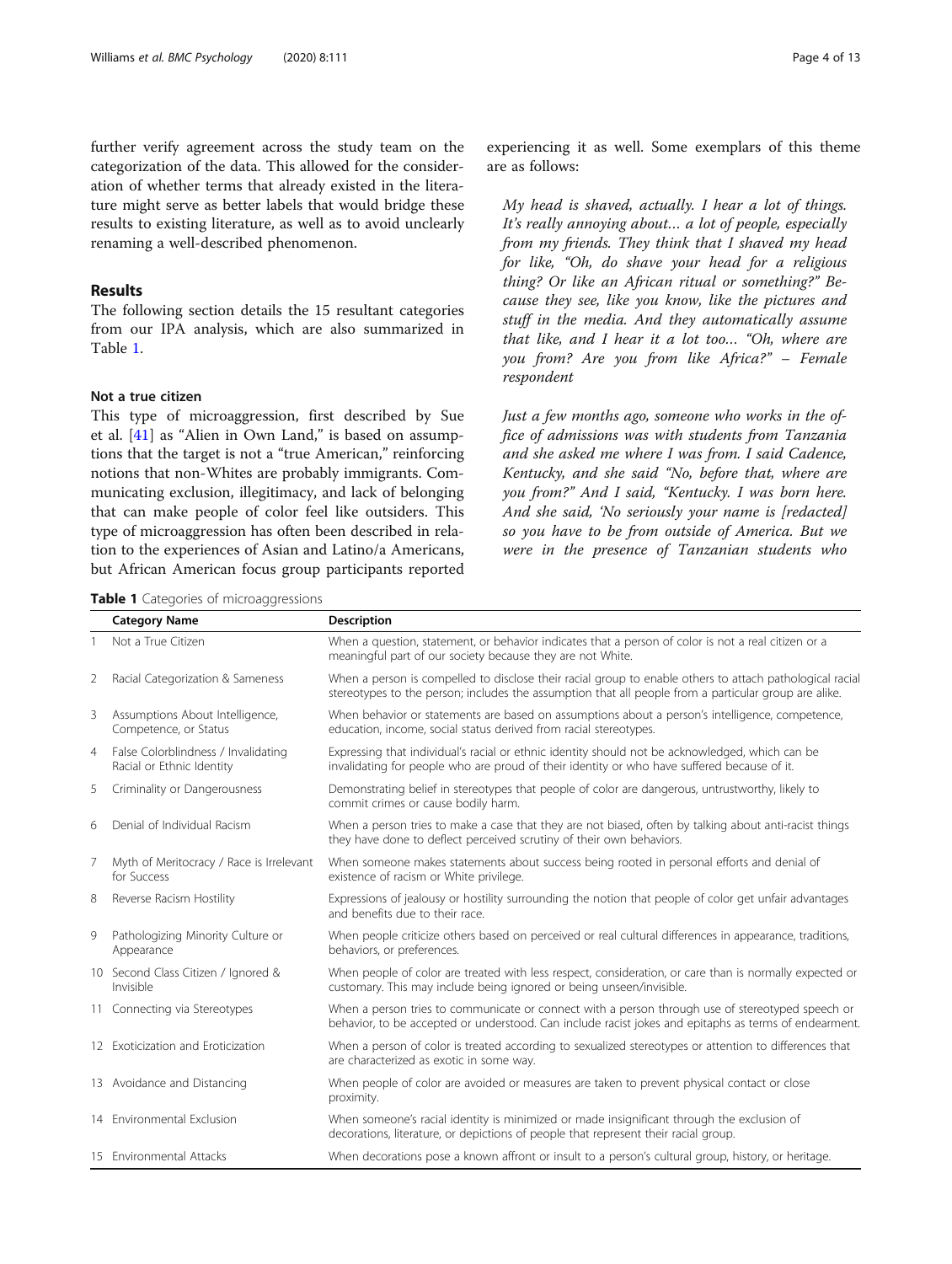obviously didn't want to be asked where they were from." – Female respondent

#### Racial categorization & sameness

This category is intended to describe the microaggressions that occur when a person of color is compelled to disclose their racial identity to others, often leading to the expression of pathological stereotypes based on that identity (e.g., the next category;  $[49]$  $[49]$ ). It also applies when people make comments or assumptions that people of a given race are all alike. This results in the harmful ascription of stereotypes that may serve to disconnect an individual from their actual heritage or lived experience, to incorrectly ascribe attributes to one's heritage or experience, or to force unwanted attributes or group responsibility to an individual.

I was folding t-shirts one day and this boy came up to me and said, [deepens voice] "I've been meaning to ask you this, what are you?" I said, "I'm a girl." He was like, "No, no, no, no, no. What's your race?" I'm like, "I'm Black." He was like, "No way, no way!" I'm like, "If you see my entire family, I'm literally Black." And I don't think I look anything but Black, but he like wouldn't believe it. – Female respondent

Sometimes my friends are like, "You're so White," or something like that. And I mean, I'm half-White. But I'm just like annoyed with it. I know I'm mixed, I understand that I am Black and White. I don't have to act a certain way. – Female respondent

…I always find that whenever a topic of fashion comes up, people are like, "Why do Black people droop their pants?" And it's just like I speak for all Black people because I'm Black? Maybe you should ask someone who is drooping their pants? I don't know. – Female respondent

Further, those who identify as biracial or multiracial may struggle to feel accepted, feel confused about their identity, and may experience social pressure to align with a single identity [\[52](#page-12-0)]. Intersectionality due to characteristics like gender, sexual identity, or religion may also be overlooked. One student shared her frustration during the group discussion.

And they'll bring up that we're being divisive. But we're like, "You need to recognize that black Muslims exist and issues about Muslim people, I guess, probably do affect us. But the issues regarding Black people, like police brutality, also affect us." But they just seem to forget that. They just ignore it. – Female respondent

#### Assumptions about intelligence, competence, or status

This category is intended to include any positive or negative ascriptions of intellectual abilities, competence, education, or social standing based on racial assumptions. A common phenomenon encountered in the focus groups was counter-stereotypical surprise or assumed exceptionalism (e.g., "You're not like other Black people.") Many African American focus group respondents reported they encountered disbelief when they demonstrated academic excellence or expressed professional career ambitions.

We were deciding where we wanted to go to college, and these people were supposed to help us. And she, like I went in there, and I was like, "Oh, here are the places I want to apply to and I'm interested in." And she's like, "I think you should look at community colleges." I'm like, "What are you talking about?" I had a 3.7 GPA – what do you mean I should look at community colleges?! I was like, "Well, I'm not really interested in community college, this is my list I've already decided." She was like, "No, let's look at this," and it was some random college I had never heard of like in the middle of nowhere. I got really upset. I went home, I cried. – Female respondent

On the first day of class you get a lot of looks like "Are you in the right class? Why are you here?" – Female respondent

People will say sometimes, "Oh, you have a Master's." Like they feel so surprised when they find out that you are actually educated or you have a higher degree. And when she said that to me, "Oh, you're such a good writer." I just didn't know how to respond, cause I've heard that said to me by other people that are White, and to me it was not a compliment. I was just kind of like, "Well, did you not think that I would be a good writer? Is there a reason why I wouldn't be a good writer?" – Female respondent

False colorblindness / invalidating racial or ethnic identity Colorblindness includes statements that indicate a person does not want to acknowledge race and instead focus on shared humanity [[41\]](#page-11-0). Not all forms of colorblindness were considered negative by focus group participants, who often welcomed the idea that they could be treated equally by others rather than being racialized. However, they did not typically believe that their race was unseen or unnoticed by those professing colorblindness. Thus, the category is renamed here as "false colorblindness," to account for the various examples in the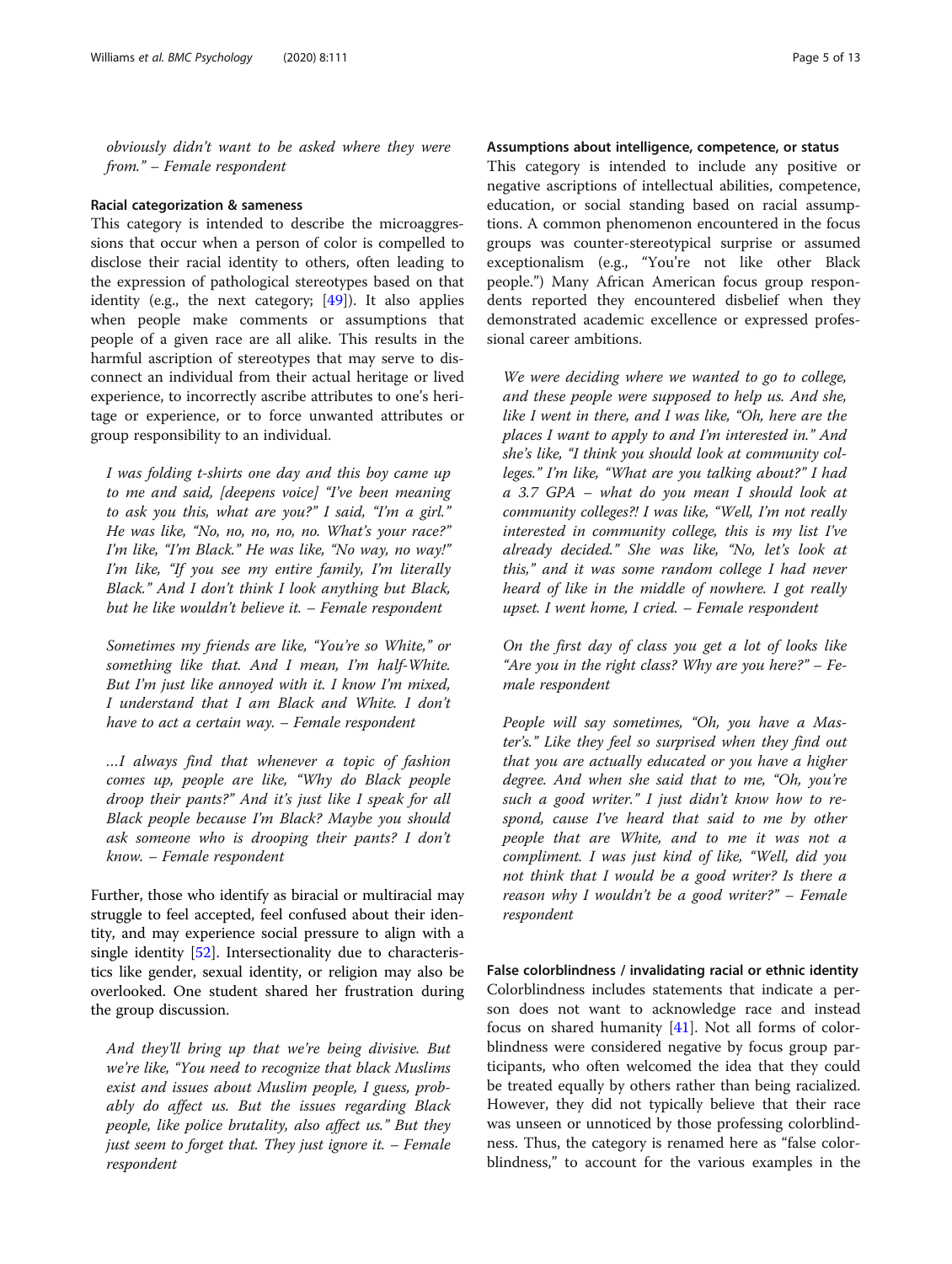data where "colorblindness" functionally prevents honest discussions about important racial issues.

I think just from professors as well as from students that are like, "Oh I don't see color" or ignoring the fact that they might have said something that was bigoted or racist and not acknowledging that they have an issue or being able to address people as people, and also acknowledging that they have different ethnicities and different ethnic backgrounds. – Female respondent

I've taken a lot of women and gender studies classes, and it's [privilege] a topic that we talk about a lot… And I don't know if I'm the only Black person in that class, there may be two or three more, but definitely not a lot of us. And when we're discussing it there are a lot of people who are like, "Yeah, I don't know. I just can't see it from y'all's point of view." – Female respondent

I told my roommate that I was going to a Black Lives Matter event, and he said, "No bro, it's all lives matter." And I was like, "Ah, come on man. Where are all of the All Lives Matter events? Who is doing the All Lives Matter protests?" – Male respondent

#### Criminality or dangerousness

This occurs when someone demonstrates belief in or acts on stereotypes that people of color are dangerous, untrustworthy, or likely to commit crimes or cause bodily harm (e.g., [\[49\]](#page-12-0)). It could also include concerns about being treated badly by people of color (i.e., verbal aggressions) leading to emotional harm. This category garnered the largest number of comments from focus group participants.

It's like an everyday thing. Well, not necessarily every day, but just like on campus like… I remember I was walking over toward the law school to meet somebody… Like I'm walking, and this White dude was in front of me, and he looked back and seen me walking behind him and he literally kept [checks over each shoulder] looking over his shoulder like I was going to do something. – Male respondent

I was coming down the stairs and this really tall White guy was going up [the stairs] and I was in his way. He flinched! I'm 5'3", I'm not going to injure you. – Female respondent

Another instances when I see microaggressions play out is in the differences in the way that you dress. I can dress in you know a pair of Timbs or a pair of boots and just a baggy sweatshirt. You go out because I'm feeling a little lazy that day and have everybody walk to the other side of the street. But the second I put on a button down and a little bit tighter pants and some dress shoes or you know something along the lines of that then everybody feels a little bit more comfortable, you know, and it's like why is it that all of a sudden my perception is changing just because of the attire that I have on?  $-$  Female respondent

#### Denial of individual racism

In contrast to False Colorblindness, this type of microaggression occurs when a person tries to make a case that they do not have any racial biases, which may be triggered by perceived scrutiny of the offender's behavior. This may take the form of talking about anti-racist things the person has done or connections the person has with other people of color. This category was supported by our data, however, and when employed as a response to criticism, it can be invalidating to people of color who are trying to draw attention to a problematic behavior (e.g.,  $[26]$  $[26]$  $[26]$ ).

I was dating a [White Bulgarian]guy for a little bit. … every time we hung out he'd be like "Yeah, I have lot of Black friends. I listen to this kind of rap music." And I'm like, "Why are you telling me this?" Like, ok, I guess I don't know if he was trying to fix something. – Female respondent

When I bring it up to them, about something, they kinda say, "Well, it's not anything offensive." Well some of them think of themselves as being Black, like some girls I know really have this identity crisis, where they just think they can relate so much to our culture that they are like… They want to be Black, like they date the Black boys and stuff like that, so they feel like the comments they make don't matter, because they feel like they already are within our culture. But they don't understand like, if you understood what it meant to be us, you wouldn't make comments like that towards us. – Female respondent

#### Myth of meritocracy / race is irrelevant for success

This microaggression occurs when people deny the ongoing existence of systemic racism or harmful discriminatory behavior, specifically in regard to personal achievement or barriers to achievement. They embrace the myth of meritocracy and the notion that the determinants of success are unequivocally rooted in personal efforts, refuting that White privilege is an unearned benefit resulting in tangible differences in outcomes at a personal or societal level.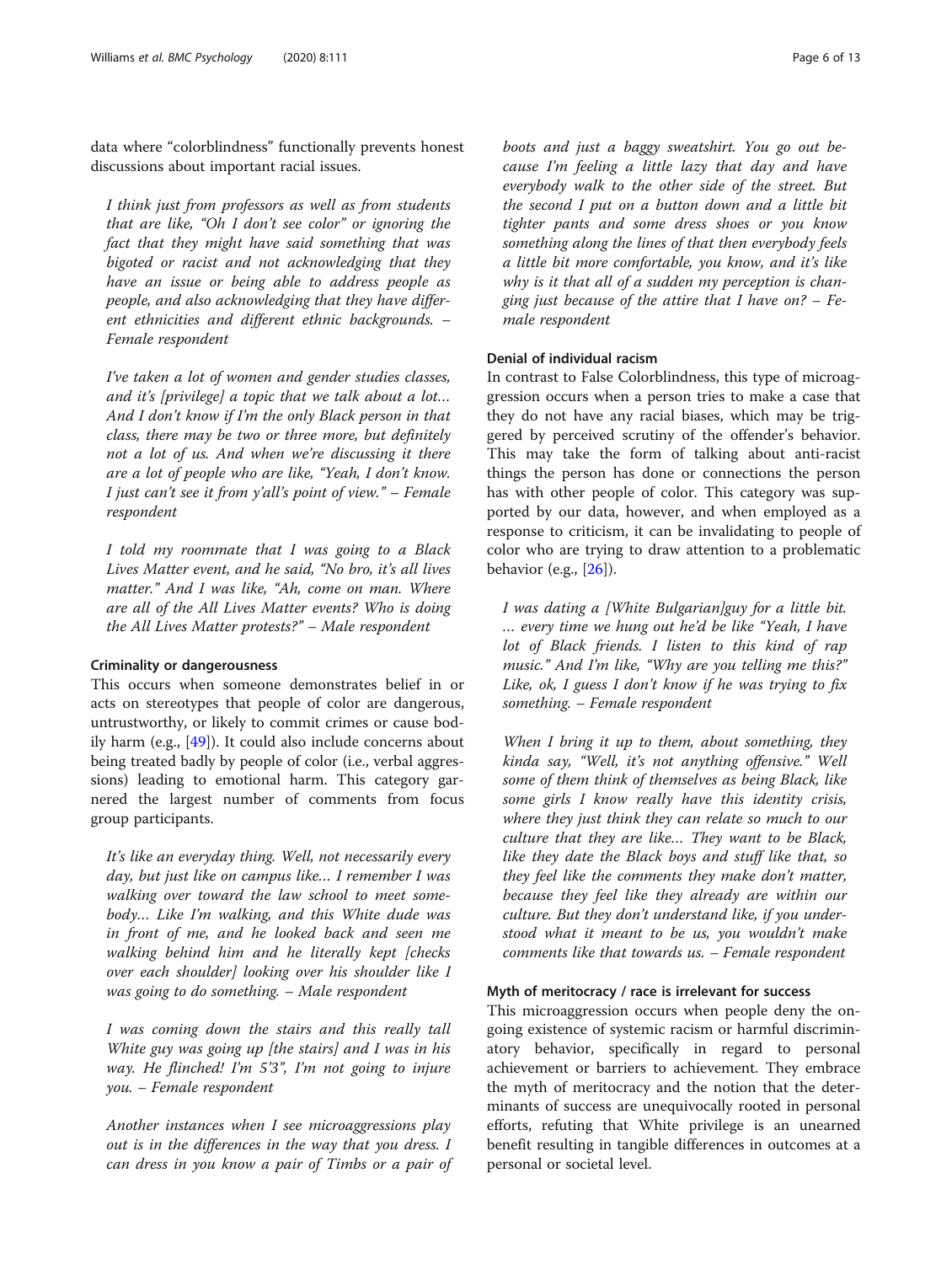I've had a mixed girlfriend of mine sit there and say … "Black people are just blaming the system, and they just need to take advantage of, you know, the opportunities they have." And it's like well really what – how many opportunities do we have? Can you sit up here and put on a list of how many opportunities we as African Americans have compared to all the opportunities that Whites have, or you know, Asian Americans or Mexican Americans? Because if you sat up there and compared the list, our list is going to be pretty short. You know, can you explain to me why it is that we have [so many] African American men in prisons, a lot of African American women in prisons who still haven't gone through trial, and it's two years later that they've been sitting in jail. I know friends who have seen their friends sitting in jail awaiting trial for two years. – Female respondent

#### Reverse racism hostility

This microaggression includes expressions of jealousy or hostility surrounding the notion that people of color get unfair advantages and benefits due to their race, often coupled with the assertion that White people are being treated unjustly and are suffering as a result. The idea that people of color are undeserving of success is often embedded in this sentiment.

Then he said that Black on White crime is also very prevalent and that we should stop killing them because of their race, and that I have Black privilege. At that point, I was like… I didn't want to know what he meant by that. If there is Black privilege, I haven't seen it. I would like some. – Male respondent

"Why are you still calling yourself African American? You're no more African than I am Australian!" and I was like, it's not my fault that I was cut off from my heritage. I did not choose that life, but instances like that are where it gets sensitive. – Female respondent

I see a lot of people have problems with Porter Scholarship. That was something that was brought up in our class and one girl was like "I don't understand why African Americans can have lower grades than me, then why do they get a scholarship?" – Female respondent

#### Pathologizing minority culture or appearance

This occurs when people of color are criticized due to real or perceived cultural differences in appearance, traditions, behaviors, or preferences.

I went to a predominantly White school and lived in a predominantly White town in western Kentucky and one of my really close friends told me, "You would be the perfect girlfriend if you were White." – Female respondent

The manager brought in this Black guy to interview. He was clean cut, he had dreads but they were nice and stuff. Like no big deal, he has dreads. And I know our doctor was like, "Is she going to hire him?" I was listening and I was like "Is this a racial thing?" Cause he looked perfectly fine: clean-cut, nice suit, super nice guy. – Female respondent

Also embedded in this sentiment is the idea that Whiteness is preferred, and consequently there is something negative or shameful about a non-White identity. Hence, microaggressions may include statements that advance pronouncements of apparent Whiteness as complimentary. Our focus group participants overwhelmingly reported statements such as these to be upsetting and insulting.

I was studying with this kid in my sociology class. And we had been studying for a while throughout the quarter and pretty much this time we were studying and he was like, "You know C., you're not that Black. You're pretty White." – Male respondent

#### Second class citizen / ignored & invisible

This microaggression captures situations in which people of color are treated with less respect, consideration, or care than is normally expected or customary. This category is meant to include both the experience of being treated as a "second class citizen" (e.g., the preferential treatment of White individuals; [[41,](#page-11-0) [42\]](#page-11-0)), and the experience of being ignored, unseen, or invisible.

My name is [redacted] and people think it's difficult for people to say, and some people assume that it's ghetto even though it is a last name. Whenever she [her former manager] would see me or ask me to do something she would be like, "Oh, I can't think of your name." It was going on for weeks to the point that it was getting ridiculous. I think that she felt like that because my name was harder or different that she didn't need to try and learn it. She didn't have enough respect for me to learn my name and treat me like everybody else. - Female respondent

With all the shootings that have been happening in the Black community, I kind of felt a certain way when I didn't hear anything from my school that there was some kind of support for us. To just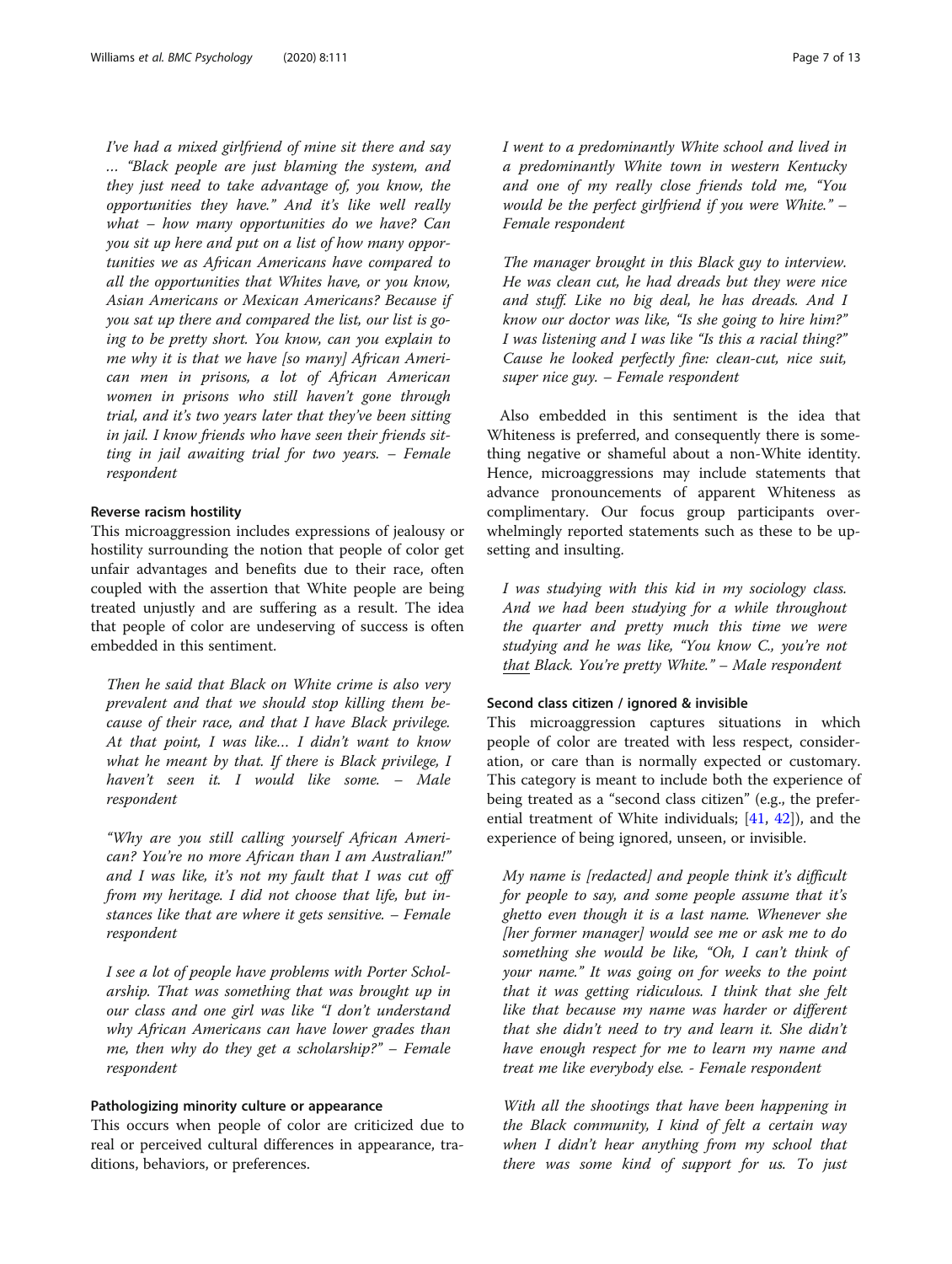acknowledge that there are people that are here that can be affected, but with the Orlando shootings there was a different response. There were emails, there were ceremonies, and I was just like I thought they weren't allowed to interfere…the first thing I said to myself was like, "They're not allowed to probably bring it politics and other things into schools. That's why they didn't send an email." But then there was such an overwhelmingly, overwhelming response to the Orlando shootings, I was like, "That's not the case." – Female respondent

#### Connecting via stereotypes

Many focus group participants described awkward situations in which White students attempted to communicate or connect through use of stereotyped speech or behavior, believing that will help them be accepted or understood.

He just came up to me, and he was like so "Wassup?" And he's like talking with his hands and doing all these [gestures]. Just like wassup, like trying to talk to me but using like things that he thinks like  $-$  I guess to connect with me  $-$  like cause we're... I don't know what it was, but it was just weird and made me feel uncomfortable. Um, so I just asked him. I was like, "What, like, what are you trying to say? What are you doing?" And basically I just had to end the conversation. … Why try to use like this hip cool language to try to connect when we could have had like a conversation just as well. – Female respondent

This category can include using racial jokes or even racist epitaphs to try to fit in or as terms of endearment.

She's Caucasian, and like we hang around a lot of Black people. So she just generally has a pretty Black group of friends, you know, and she's always dated African American people. And so she feels like it's ok for her to freely use the N-word. – Female respondent

#### Exoticization and eroticization

This occurs when a person of color is treated according to sexualized stereotypes, or perceived differences are characterized as exotic in some way. Some examples shared by our participants included the following.

I dated quite a few White women, and I agree that they fetishize us. They don't really look at me as like a man. It's ah "Oh, a Black man!" or a stereotypical big dude kind of thing. – Male respondent

I've actually been to a few frat parties, and I stopped going because every time I go they'll be like, "Hey, the Black girl's here!" They'll be like, "Hey, can you twerk on me or something?" And I always get that, and I'm just like, ugh. And it's really sad, because like White women will come up to me and ask, "Can you teach me how to twerk?" – Female respondent

Many participants also shared microaggressions they had experienced surrounding their hair, and the frustration they felt over people asking pointed questions or attempting to touch it.

When I don't wear my headscarf, I have really curly thick hair. So it's like, "Ohhh, can I touch it?" No, you can't touch my hair. Or, yeah, "How do you get your hair like that?" I'm like, "It's water. Just water." Or "Is that a wig?" No it's not a wig, it's my hair. And then it has taken me awhile to like accept my hair, and how you know curly it is, and it's high maintenance. And to accept my curl pattern and then to have people tell me, "Oh maybe you should wear your hair straight." It's like… it's like a slap in the face. – Female respondent

These types of microaggressions were not described in Sue et al.'s [[41\]](#page-11-0) original taxonomy, but are similarly represented in a category called "Sexual Objectification" in Sue and Spanierman [\[42\]](#page-11-0).

#### Avoidance and distancing

This occurs when people of color are avoided, or measures are taken to prevent physical contact or close proximity. This includes the exclusion of members of targeted groups through physical distancing. It can also include avoiding close relationships and difficult discussions about race.

We were alternating group leaders to lead discussions about a paper we read for the week. And it was kind of like this random thing, so I was excited when it was my turn to be the group leader because I was interested in the subject. I had spent hours thinking of, you know, thoughtful questions to talk about, and then nobody showed up to my group… There was like five different group leaders, and so everyone kind of dispersed to the other four groups and no one showed up to my group, and I was just in tears because this has happened my whole life. Like no one has ever wanted to hear what I had to say. – Female respondent

I ride the bus every day, and so often like I'll have like two open seats next to me, and like so much of a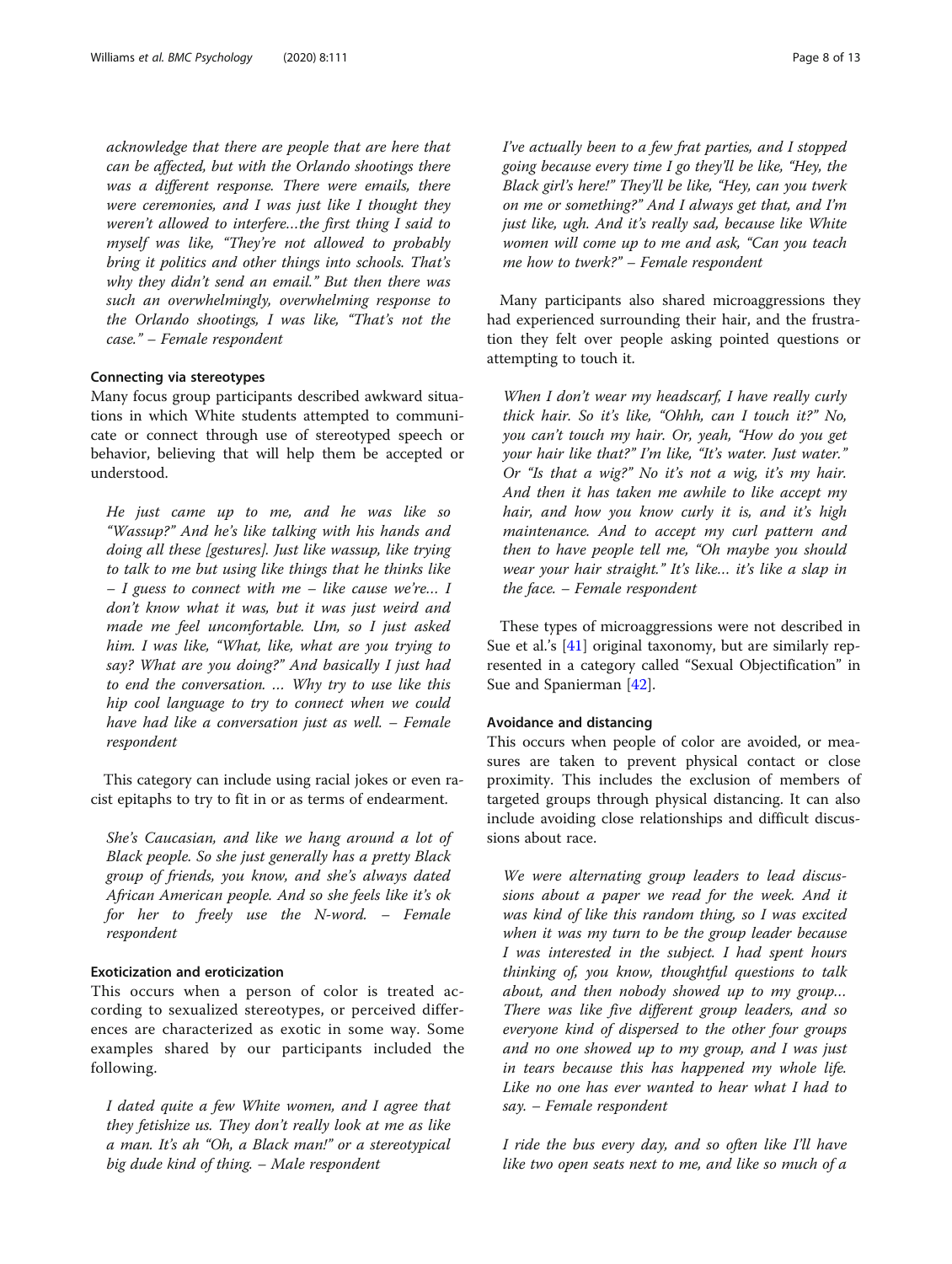person avoids. And they'll go choose to sit next to someone really close than have, like, have open space next to them. That happens to me a lot. – Male respondent

#### Environmental exclusion

Certain microaggressions that are more apparent on systemic and environmental levels have been defined previously as "environmental microaggressions" [\[41](#page-11-0)]. Environmental exclusion is a microaggression that occurs when someone's racial identity is minimized or made insignificant through the exclusion of decorations, depictions, or literature that represents their racial group. It can also be used to describe situations where representations of people of color are not present in the classroom or workplace [[25\]](#page-11-0).

I feel like there isn't enough representation of prominent Black people anywhere, or people of color. Or see it at all. The news or on the Internet. I mean you can search for it but it's not going to be like anywhere you can find. - Male respondent

We're learning about what happens to White people when they get sick for instance. So, a White person is pale when they get anemia. Well, how do you tell if a Black person is anemic? I mean there is a way to tell, but they don't ever talk about that. So I think that it is mostly geared towards White people, treating White people and not people of color. – Female respondent

Diversity in leadership can be incredibly valuable to students' interest and engagement. One noted:

I finally have like a Black female professor that, like, I didn't even realize it until I had her this semester, that I couldn't really relate and get interested in the topics that I'm studying. I'm interested in them, obviously, but like I couldn't get interested in them like I am now because she… I relate to her more. And so like when I first walked into my classroom at the beginning of the semester and saw a Black woman like [intakes full excited breath] I was like overwhelmed. I was excited. – Female respondent

#### Environmental attacks

The category of Environmental Attacks is intended to describe situations in which decorations or depictions pose a known affront or insult to a person's cultural group, history, or heritage (e.g., buildings named after slave owners, Confederate monuments, Columbus Day). For example, on the topic of Confederate flags, participants reported feeling afraid and uncomfortable:

Like oh my gosh, that's so uncomfortable. I'm like "uh oh" … It's like I'm unwanted in that area. You're just like, oh my gosh, what if they do something to me? They must hate me, they don't want me to be here. Like maybe, I should leave. – Female respondent

If you were to see a swastika or any other symbol of somebody who went through a similar situation they would immediately take it down, but anything that has to do with pertaining to the Black struggle, what we went through, they don't really seem to acknowledge it. Just like they arrested that lady, I think it was in South Carolina, when she went up and took that flag down and she got arrested for it. That really makes me mad.. – Female respondent

At one point, members of the executive office at one of the universities had dressed up in stereotypical Mexican garb for a Halloween party. Students expressed feelings of hurt about the event, especially because the university president had participated [[50](#page-12-0)].

Personally, I felt that although I'm not Hispanic, when he wore the sombrero and threw the party I felt it affected me to, because if you can disrespect those students at [this university] then you are disrespecting me as well. – Female respondent

#### **Discussion**

Overall, the students in this study reported a variety of microaggressive experiences on campus, and these caused distress, confusion, and led them to question their perceptions of events. Students were not quick to ascribe racist intentions to perpetrators, but often did so after careful evaluation of the situation and many times opted to ascribe no motivations to offenders at all. This is consistent with Essed  $[11]$  $[11]$  $[11]$ , who explains that accounts reflect interpretations of reality-based inferences from the target's general knowledge, and rational comparisons between racist and non-racist situations. The pain, frustration, and helplessness which racism often causes are strong incentives to carefully examine an event before judging it discriminatory, and lends further support to the need for as comprehensive a taxonomy as possible.

The accounts shared by our participants are not unlike accounts from other Black university students. In one sample of Black students attending a PWI Midwestern campus, students described their uncertainty and withdrawal from the heavy pressure to speak for a homogenous Black experience in light of both faculty and classmate pressure to do so [\[45](#page-11-0)]. In qualitative studies across the United States, including Ivy League universities, Black students report a variety of experiences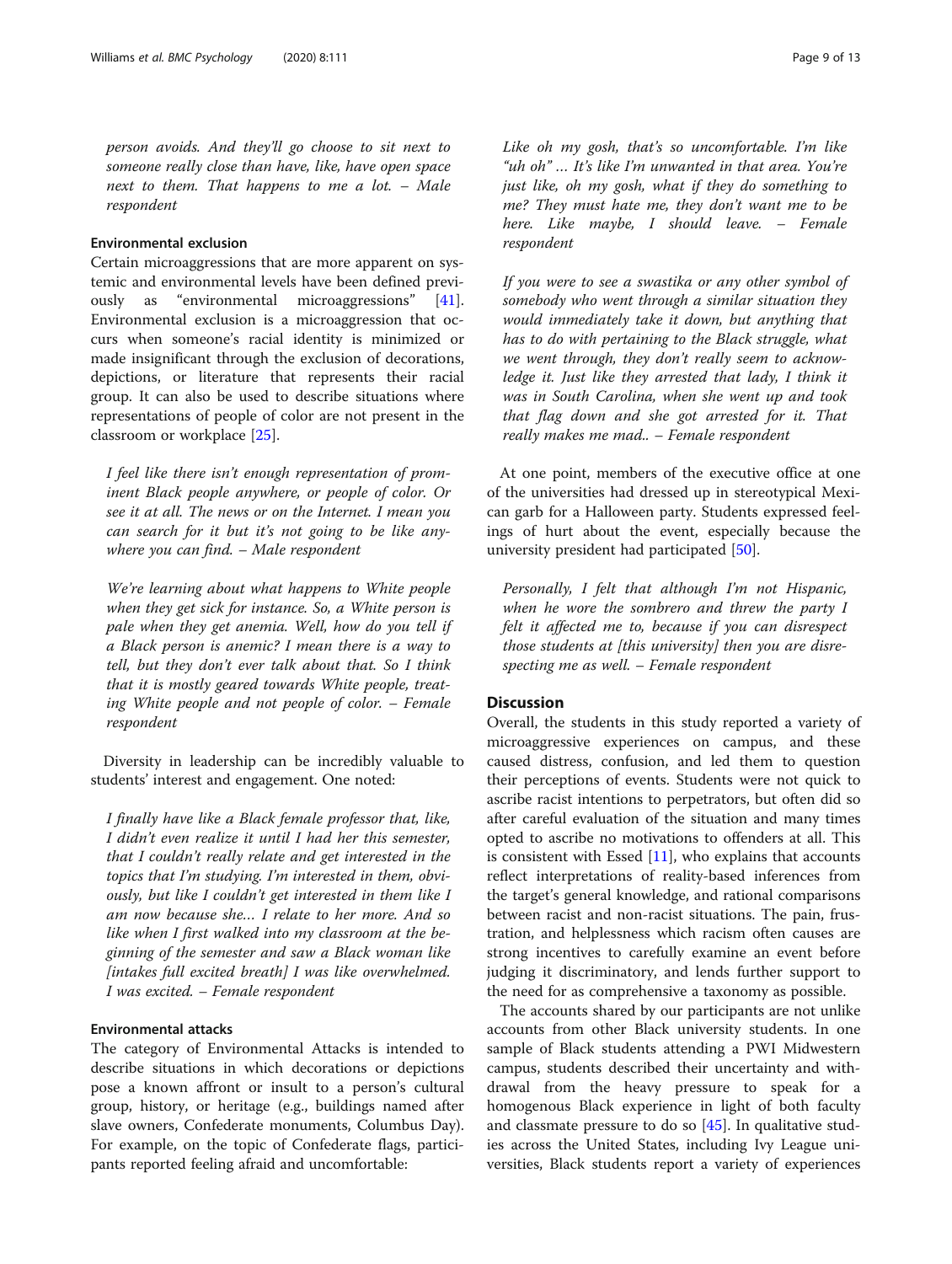that saturate both campus and social environments adjacent to schools that emphasize a lack of belonging, and Black men describe specific Black misandry that served as a constant sources of environmental stress [[38,](#page-11-0) [39](#page-11-0)]. Young Black women's experiences emphasize the challenging, narrow range of expectations and stereotypes, ranging from exotic sexualization to an expectation of strength or irrational anger [\[24\]](#page-11-0). These findings highlight the taxing necessity for Black college students to carefully monitor their environments for signs of threat, while simultaneously restricting and monitoring their own behavior to avoid the pitfalls of fulfilling a stereotype that leads to further racist mistreatment.

Subtle forms of racism, such as microaggressions, can be difficult to identify, quantify, and rectify because of their nebulous and unnamed nature. Although racial maltreatment exists on a continuum of discriminatory action ranging from gross and intentional to tiny unconscious slights  $[12]$  $[12]$ , there is a need for a unified language in the study of the experience of this form of covert racism. The burgeoning research on the topic of microaggressions, while important in identifying the vast scope and depth of the problem, has made it increasingly difficult to identify such a common language that integrates multiple perspectives and provides an opportunity to adequately capture emerging categories. Our study identified 15 common categories of microaggressions as experienced by people of color, including the 9 originally described by Sue et al. [\[41](#page-11-0)].

In comparing our findings to Sue and colleagues' 9 categories, which are also a part of the Sue and Spanierman [[42\]](#page-11-0) taxonomy, we find many similarities, and some notable differences as well. Sue et al's "Alien in Own Land" was split into two distinct categories, "Not a True Citizen" and "Racial Categorization & Sameness" to differentiate questions about nationality to those surrounding ethnicity and race. Our category, "Assumptions About Intelligence, Competence, or Status" directly maps onto Sue et al.'s "Ascription of Intelligence," with the addition of ascription of social class. Our category "False Colorblindness / Invalidating Racial or Ethnic Identity," maps onto Sue et al.'s "Color blindness," with the specification that colorblindness is only negative when it serves to invalidate an important facet of a person's identity. Our category "Criminality or Dangerousness" directly maps onto Sue et al.'s "Criminality/ assumption of criminal status" with no difference, and "Denial of Individual Racism" is identical to Sue et al.'s category of the same name, and likewise "Myth of Meritocracy," which we clarify by adding "Race is Irrelevant for Success."

We added a category called "Reverse Racism Hostility," which in some ways extends "Myth of Meritocracy." This category is represented in the literature by Lewis et al. [\[23](#page-11-0)] conceptualization of "White Resentment and Hostility about Affirmative Action" toward people of color and Clark et al.'s [\[3](#page-11-0)] theme of "Withstanding Jealous Accusations" in relation to indigenous people in Canada.

Our category called "Pathologizing Minority Culture or Appearance" extends Sue et al.'s category called "Pathologizing cultural values/communication styles," by adding judgements about appearance. Our category called "Second Class Citizen / Ignored & Invisible" is the same as Sue et al.'s "Second-class citizen" but we added invisibility to the name to underscore that being unseen is also prevalent among people of color, especially Black women (e.g., [[24](#page-11-0)]). Other new categories were "Connecting via Stereotypes" which has been noted in the literature in various contexts (e.g., [[13\]](#page-11-0)), and "Exoticization and Eroticization" which has come up repeatedly in both the quantitative and qualitative literature (e.g., [[22](#page-11-0), [29](#page-11-0)]). As noted previously, Sue and Spanierman [[42](#page-11-0)] added a category called Sexual Objectification, but this only refers to women, whereas men of color are often sexually objectified as well.

We also added "Avoidance and Distancing" which is captured only a little by Sue et al.'s "Criminality/assumption of criminal status," but this category seemed inadequate because there were many reasons apart from danger that people of color may be avoided  $[14]$  $[14]$ . We split Sue et al.'s "Environmental microaggressions" into two categories, the first focusing on macro-level exclusion and the second called "Environmental Attacks." We split this from the larger category of environmental microaggressions to capture these particularly hurtful and often frightening depictions [\[7](#page-11-0), [27](#page-11-0)], which have been an ongoing source of consternation, public attention, and institutional resistance [[5,](#page-11-0) [50\]](#page-12-0).

Finally, although we found evidence for a "tokenism" category, we did not have enough responses to formalize this. Tokenism is often described as the inclusion of individuals only because of their race for the illusion of inclusivity [\[25](#page-11-0)]. While this theme has been documented in the literature surrounding racial aggression, it was not specifically addressed by the moderators during the focus groups, thus the data did not yield exemplary material that would fall into this category. It is also not discussed by Sue et al. [\[41](#page-11-0)] or Sue and Spanierman [\[42](#page-11-0)].

The IPA approach utilized in this study may differ from expectations of those familiar with IPA research. Particularly, the final number of themes (15) is greater than the general approach to the identification of metathemes most common in qualitative work. This is an artifact of the researchers' goals and philosophy in approaching the topic. That is, this is not only an elaboration of themes revealed in the discussions of the focus groups, it is also an attempt to consider themes at a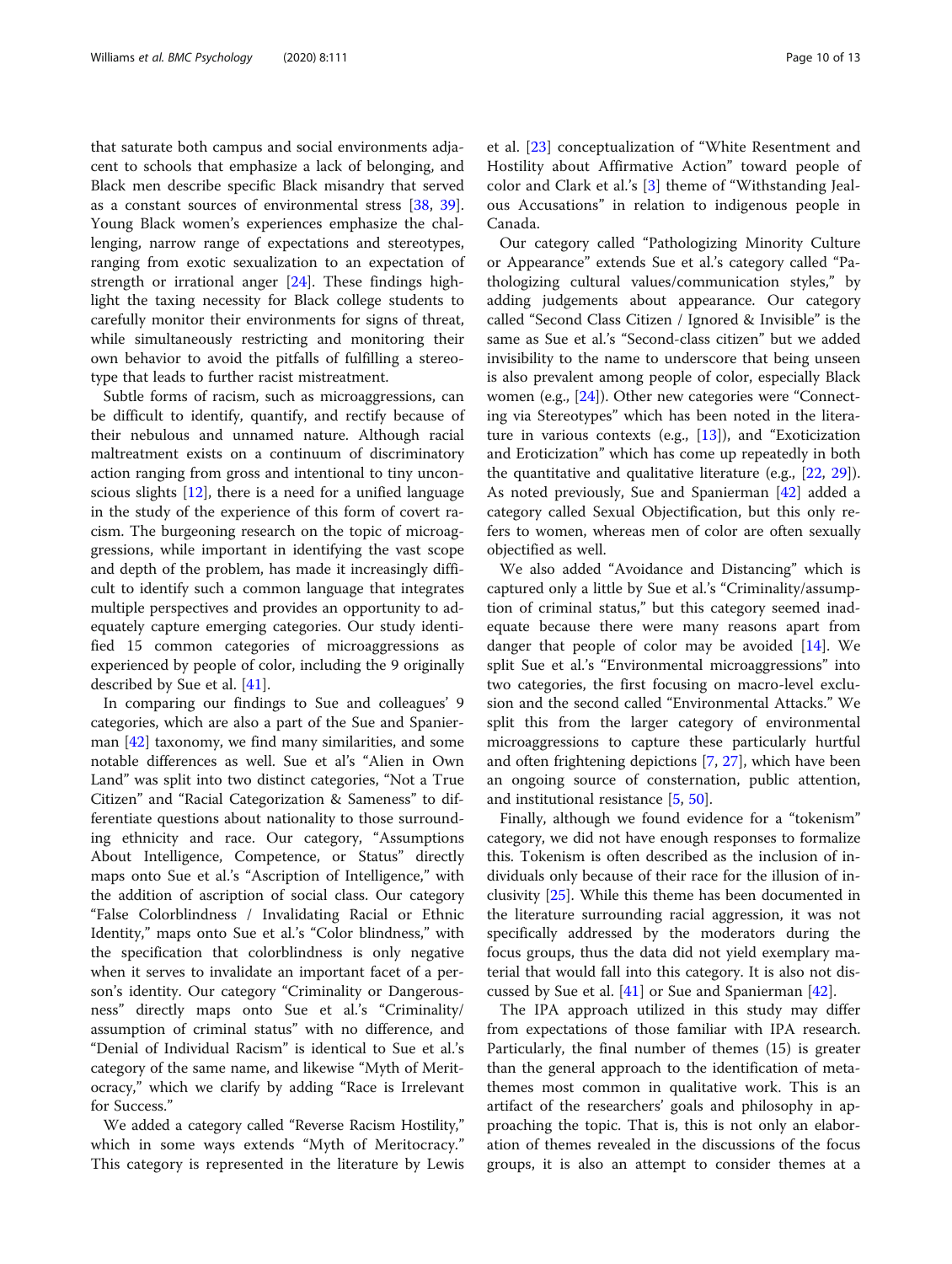common level of analysis with existing microaggressions literature. This is reflected in the greater frequency of specific microaggression types in empirical research compared to the less frequent utilization of proposed meta-categories of microaggressions (i.e., microassault, microinsult, and microinvalidation; [[41](#page-11-0)]).

#### Limitations and future directions

This study is not without limitations. The sample included self-identified predominately Black students from three institutions in only two geographical regions. Some types of microaggressions are more common for Black people than people in other ethnoracial groups [\[42\]](#page-11-0). Future work on this topic may result in an updated taxonomy that accounts for the increasing intersectionality of marginalized identities such as gender, sexual orientation, or religion. For example, Donovan et al. [\[9](#page-11-0)] assessed the intersectionality of race and gender among female graduate and post-graduate students, and Weber et al. [\[46\]](#page-11-0) interviewed graduate students that identified as sexual minorities. These studies explicated unique categories not represented here but relevant for those specific groups.

This paper has focused on a classification system based the actions of perpetrators, but there may be better and more equitable ways to classify these behaviors. For example, in some situations it may be better to classify microaggressions based on the intention of the perpetrator (e.g., superordinate forms of microaggressions;  $[15, 41]$  $[15, 41]$  $[15, 41]$  $[15, 41]$  or the impact on the victim (e.g.,  $[3]$  $[3]$ ). Likewise, future research should examine the differential harms to victims resulting from the different types of microaggressions described herein.

#### Conclusions

Without an adequate understanding of the illusive dynamics of subtle racism, microaggressions will remain invisible and harmful to the well-being, self-esteem, and standard of living of people of color. While previous literature has either embraced the taxonomy developed by Sue et al. [\[41](#page-11-0)], or proposed a novel taxonomy unique to specific data, this study utilizes the Sue et al. [\[41\]](#page-11-0) and Sue and Spanierman's [\[42](#page-11-0)] framework as a starting point toward understanding our own focus group findings. We also move that work forward by splitting the original "Alien in One's Own Land" and "Environmental Microaggressions" into two categories, and drawing attention to the need to further examine microaggressions that typify connecting though stereotypes and tokenism.

Although this paper is not the last word on how to best categorize microaggressions, we hope this serves as a step in the right direction and call for more work in this area based on a systematic review of research of studies to date. Ultimately, a unified language of

microaggressions may better allow for improved measurement of this construct in both qualitative and quantitative studies. It may also facilitate self-report of microaggressions by aggressors to better enable them to honestly and earnestly explore personal biases and minimize the associated negative social outcomes. It may further relieve the onus of those who are the recipients of repeated microaggressions to "prove" the validity of their perceptions and experiences [\[1](#page-11-0)].

It is our hope that this work will contribute to moving the field toward a shared language of microaggressions, and thus a consensus will emerge across multiple fields of interest surrounding the study of prejudice and racism.

#### Abbreviations

GPA: Grade point average; HPA: Hypothalamic-pituitary-adrenal; IPA: Interpretative phenomenological analysis; IRB: Institutional Review Board; PWI: Predominately White Institutions

#### Acknowledgements

The authors would like to acknowledge Chandler Smith for transcription work.

#### Authors' contributions

MTW, JWK, and DCR conceptualized and designed the study, and collected the data. JMC and MD assisted with recruitment and data collection. MDS and JMC assisted with methodology and initial data analyses. MTW, MDS, and RMW drafted the manuscript. All authors approved the final manuscript.

#### Funding

Funding for this study was provided in part by a Visionary grant to Monnica T. Williams from the American Psychological Foundation and the Canada Research Chairs Program. The funders had no role in the study design, data collection, analysis, interpretation of data, or writing the manuscript.

#### Availability of data and materials

Data is available from the corresponding author (MTW) by reasonable request.

#### Ethics approval and consent to participate

The Institutional Review Boards' (IRB) Social and Behavioral Sciences Committees for the various institutions approved the research conducted (University of Louisville #15.0618 and University of Washington #50117, with Bastyr University covered by the University of Louisville's IRB).

#### Consent for publication

All authors have approved the manuscript for submission.

#### Competing interests

The authors declare that they have no competing interests.

#### Author details

<sup>1</sup>School of Psychology, University of Ottawa, 136 Jean-Jacques Lussier, Vanier Hall, Ottawa, Ontario K1N 6N5, Canada. <sup>2</sup>Department of Psychology, Roosevelt University, Chicago, USA. <sup>3</sup>Department of Psychology, University of Washington, Seattle, USA. <sup>4</sup>Department of Psychology and Neuroscience Institute of Cognitive Science, University of Colorado Boulder, Boulder, USA. 5 Department of Psychology, University of Louisville, Louisville, USA. 6 Department of Human and Organizational Development, Vanderbilt University, Nashville, USA. <sup>7</sup> Department of Counseling & Health Psychology, Bastyr University, Kenmore, USA.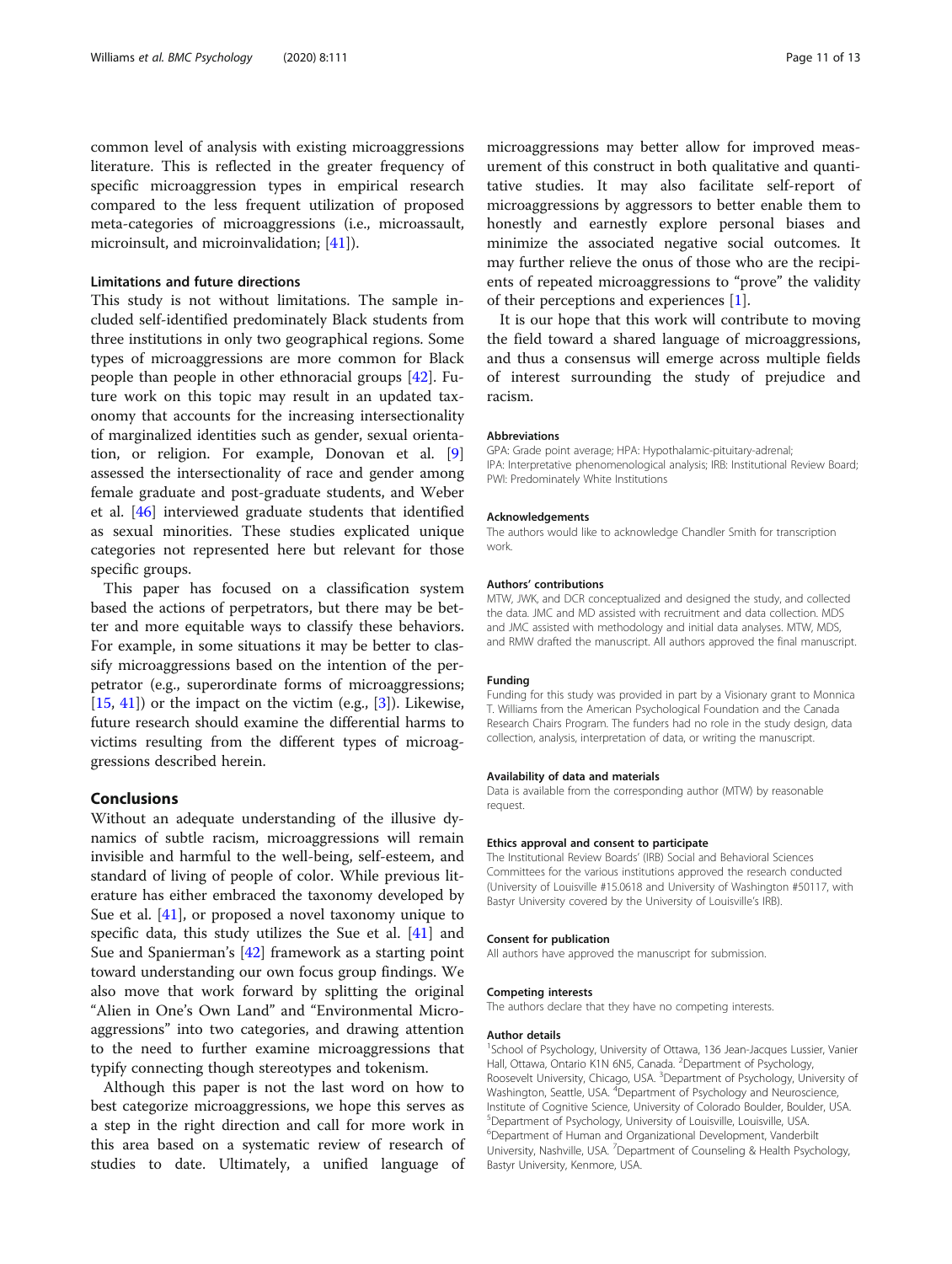#### <span id="page-11-0"></span>Received: 4 April 2020 Accepted: 23 September 2020 Published online: 23 October 2020

#### References

- 1. Banks KH. "Perceived" discrimination as an example of color-blind racial ideology's influence on psychology. Am Psychol. 2014;69(3):311–3.
- Capodilupo CM, Nadal KL, Corman L, Hamit S, Lyons OB, Weinberg A. The manifestation of gender microaggressions. In: Sue DW, editor. Microaggressions and marginality: manifestation, dynamics, and impact. Hoboken: Wiley; 2010. p. 193–216.
- 3. Clark DA, Kleiman S, Spanierman LB, Isaac P, Poolokasingham G. 'Do you live in a teepee?' aboriginal students' experiences with racial microaggressions in Canada. J Divers High Educ. 2014;7(2):112–25. [https://doi.org/10.1037/](https://doi.org/10.1037/a0036573) [a0036573.](https://doi.org/10.1037/a0036573)
- 4. Clark TT, Salas-Wright CP, Vaughn MG, Whitfield KE. Everyday discrimination and mood and substance use disorders: a latent profile analysis with African Americans and Caribbean Blacks. Addict Behav. 2015;40. [https://doi.org/10.](https://doi.org/10.1016/j.addbeh.2014.08.006) [1016/j.addbeh.2014.08.006.](https://doi.org/10.1016/j.addbeh.2014.08.006)
- 5. Crowe C. What happened when one university moved a confederate statue to a museum. Washington, D.C.: Chronicle of Higher Education; 2018. p. 1.
- De Coster S, Thompson MS. Race and general strain theory: microaggressions as mundane extreme environmental stresses. Justice Q. 2017;34(5):903–30.
- 7. Desai SR, Abeita A. Institutional microaggressions at a Hispanic serving institution: a Diné (Navajo) woman utilizing tribal critical race theory through student activism. Equity Excell Educ. 2017;50(3):275–89.
- 8. Din-Dzietham R, Nembhard WN, Collins R, Davis SK. Perceived stress following race-based discrimination at work is associated with hypertension in African-Americans. The Metro Atlanta Heart Disease Study, 1999–2001. Soc Sci Med. 2004;58:449–61.
- 9. Donovan RA, Galban DJ, Grace RK, Bennett JK, Felicié SZ. Impact of racial macro-and microaggressions in Black women's lives: a preliminary analysis. J Black Psychol. 2013;39(2):185–96.
- 10. Eatough V, Smith JA. Interpretative phenomenological analysis. In: Willig C, Rogers WS, editors. The Sage handbook of qualitative research in psychology: Sage Publications; 2017.
- 11. Essed P. Everyday racism. In: Goldberg DT, Solomos J, editors. A companion to racial and ethnic studies: Wiley; 2002. p. 202–16.
- 12. Garcia GA, Johnston-Guerrero MP. Challenging the utility of a racial microaggressions framework through a systematic review of racially biased incidents on campus. J Crit Sch High Educ Stud Aff. 2015;2(1):4.
- 13. Harwood SA, Huntt MB, Mendenhall R, Lewis JA. Racial microaggressions in the residence halls: experiences of students of color at a predominantly White university. J Divers High Educ. 2012;5(3):159–73.
- 14. Houshmand S, Spanierman LB, Tafarodi RW. Excluded and avoided: Racial microaggressions targeting Asian international students in Canada. Cultural Diversity and Ethnic Minority Psychology, 2014;20(3):377–88.
- 15. Houshmand S, Spanierman LB, De Stefano J. Racial microaggressions: a primer with implications for counseling practice. Int J Adv Couns. 2017;39: 203–16. <https://doi.org/10.1007/s10447-017-9292-0>.
- 16. Hurd NM, Varner FA, Caldwell CH, Zimmerman MA. Does perceived racial discrimination predict changes in psychological distress and substance use over time? An examination among Black emerging adults. Dev Psychol. 2014;50(7):1910–18. <https://doi.org/10.1037/a0036438>.
- 17. Hurtado S. The campus racial climate: contexts of conflict. J High Educ. 1992;63(5):539–69.
- 18. Huynh VW. Ethnic microaggressions and the depressive and somatic symptoms of Latino and Asian American adolescents. J Youth Adolesc. 2012;41(7):831–46. <https://doi.org/10.1007/s10964-012-9756-9>.
- 19. Jackson JS, Knight KM, Rafferty JA. Race and unhealthy behaviors: chronic stress, the HPA axis, and physical and mental health disparities over the life course. Am J Public Health. 2010;100:933–9.
- 20. Keels M, Durkee M, Hope E. The psychological and academic costs of school-based racial and ethnic microaggressions. Am Educ Res J. 2017;54(6): 1316–44. [https://doi.org/10.3102/0002831217722120.](https://doi.org/10.3102/0002831217722120)
- 21. Keith VM, Nguyen AW, Taylor RJ, Chatters LM, Mouzon DM. Microaggressions, Discrimination, and Phenotype among African Americans: A Latent Class Analysis of the Impact of Skin Tone and BMI. Sociol Inq. 2017;87(2):233–55.
- 22. Keum BT, Brady JL, Sharma R, Lu Y, Kim YH, Thai CJ. Gendered racial microaggressions scale for Asian American women: development and initial validation. J Counsel Psychol. 2018;65(5):571–85. [https://doi.org/10.1037/](https://doi.org/10.1037/cou0000305) [cou0000305](https://doi.org/10.1037/cou0000305).
- 23. Lewis AE, Chesler M, Forman TA. The impact of "colorblind" ideologies on students of color: intergroup relations at a predominantly White university. J Negro Educ. 2000;69(1/2):74–91.
- 24. Lewis JA, Neville HA. Construction and initial validation of the gendered racial microaggressions scale for Black women. J Couns Psychol. 2015;62(2): 289–302. [https://doi.org/10.1037/cou0000062.](https://doi.org/10.1037/cou0000062)
- 25. Mills KJ. "It's systemic": environmental racial microaggressions experienced by Black undergraduates at a predominantly White institution. J Divers High Educ. 2019. <https://doi.org/10.1037/dhe0000121> Advance online publication.
- 26. Minikel-Lacocque J. Racism, college, and the power of words: racial microaggressions reconsidered. Am Educ Res J. 2013;50(3):432–65.
- 27. Murty KS, Vyas AG. African American students' reactions to the confederate flag: a social-psychological approach to integrate post traumatic slave syndrome and microaggression theory. Race Gender Class. 2017;24(1/2): 133–59.
- 28. Nadal KL. The racial and ethnic microaggressions scale (REMS): construction, reliability, and validity. J Couns Psychol. 2011;58(4):470.
- 29. Nadal KL, Escobar KMV, Prado GT, David EJR, Haynes K. Racial microaggressions and the Filipino American experience: recommendations for counseling and development. J Multicult Couns Dev. 2012;40(3):156–73.
- 30. Nadal KL, Griffin KE, Wong Y, Hamit S, Rasmus M. The impact of racial microaggressions on mental health: Counseling implications for clients of color. J Couns Dev. 2014;92(1):57–66. [https://doi.org/10.1002/j.1556-6676.](https://doi.org/10.1002/j.1556-6676.2014.00130.x) [2014.00130.x.](https://doi.org/10.1002/j.1556-6676.2014.00130.x)
- 31. Nadal KL, Wong Y, Sriken J, Griffin K, Fujii-Doe W. Racial microaggressions and Asian Americans: An exploratory study on withingroup differences and mental health. Asian Am J Psychol. 2015;6(2):136–44. [https://doi.org/10.](https://doi.org/10.1037/a0038058) [1037/a0038058.](https://doi.org/10.1037/a0038058)
- 32. O'Keefe VM, Wingate LR, Cole AB, Hollingsworth DW, Tucker RP. Seemingly harmless racial communications are not so harmless: racial microaggressions lead to suicidal ideation by way of depression symptoms. Suicide Life Threat Behav. 2015;45(5):567–76.
- 33. Pierce C. Offensive mechanisms. In: Pierce C, Barbour FB, editors. The Black seventies: an extending horizon book. Boston: Porter Sargent Publisher; 1970. p. 265–82.
- 34. Pro G, Sahker E, Marzell M. Microaggressions and marijuana use among college students. J Ethn Subst Abus. 2018:17(3):375–87.
- 35. Sidanius J, Devereux E, Pratto F. A comparison of symbolic racism theory and social dominance theory as explanations for racial policy attitudes. J Soc Psychol. 1992;132(3):377–95. <https://doi.org/10.1080/00224545.1992.9924713>.
- 36. Sirois BC, Burg MM. Negative emotion and coronary heart disease: a review. Behav Modif. 2003;27(1):83–102.
- 37. Smith JA, Osborn M. Interpretative phenomenological analysis (IPA). In: Smith JA, editor. Qualitative psychology: a practical guide to research methods. Thousand Oaks: Sage; 2015. p. 53–80.
- 38. Smith WA, Allen WR, Danley LL. "Assume the position... you fit the description" psychosocial experiences and racial battle fatigue among African American male college students. Am Behav Sci. 2007a;51(4):551–78.
- 39. Smith WA, Yosso TJ, Solórzano DG. Racial primes and Black misandry on historically White campuses: toward critical race accountability in educational administration. Educ Adm Q. 2007b;43(5):559–85.
- 40. Suárez-Orozco C, Casanova S, Martin M, Katsiaficas D, Cuellar V, Smith NA, Dias SI. Toxic rain in class: classroom interpersonal microaggressions. Educ Res. 2015;44(3):151–60.
- 41. Sue DW, Capodilupo CM, Torino GC, Bucceri JM, Holder A, Nadal KL, Esquilin M. Racial microaggressions in everyday life: implications for clinical practice. Am Psychol. 2007;62(4):271.
- 42. Sue DW, Spanierman L. Microaggressions in everyday life. 2nd ed: Wiley; 2020.
- 43. Tatum B. Talking about race, learning about racism: the application of racial identity development theory in the classroom. Harv Educ Rev. 1992;62(1):1–25.
- 44. Torres-Harding SR, Andrade AJ, Romero Diaz CE. The racial microaggressions scale (RMAS): a new scale to measure experiences of racial microaggressions in people of color. Cult Divers Ethn Minor Psychol. 2012; 18(2):153–64.
- 45. Walls JK, Hall SS. A focus group study of African American students' experiences with classroom discussions about race at a predominantly White university. Teach High Educ. 2018;23(1):47–62.
- 46. Weber A, Collins SA, Robinson-Wood T, Zeko-Underwood E, Poindexter B. Subtle and severe: microaggressions among racially diverse sexual minorities. J Homosex. 2018;65(4):540–59.